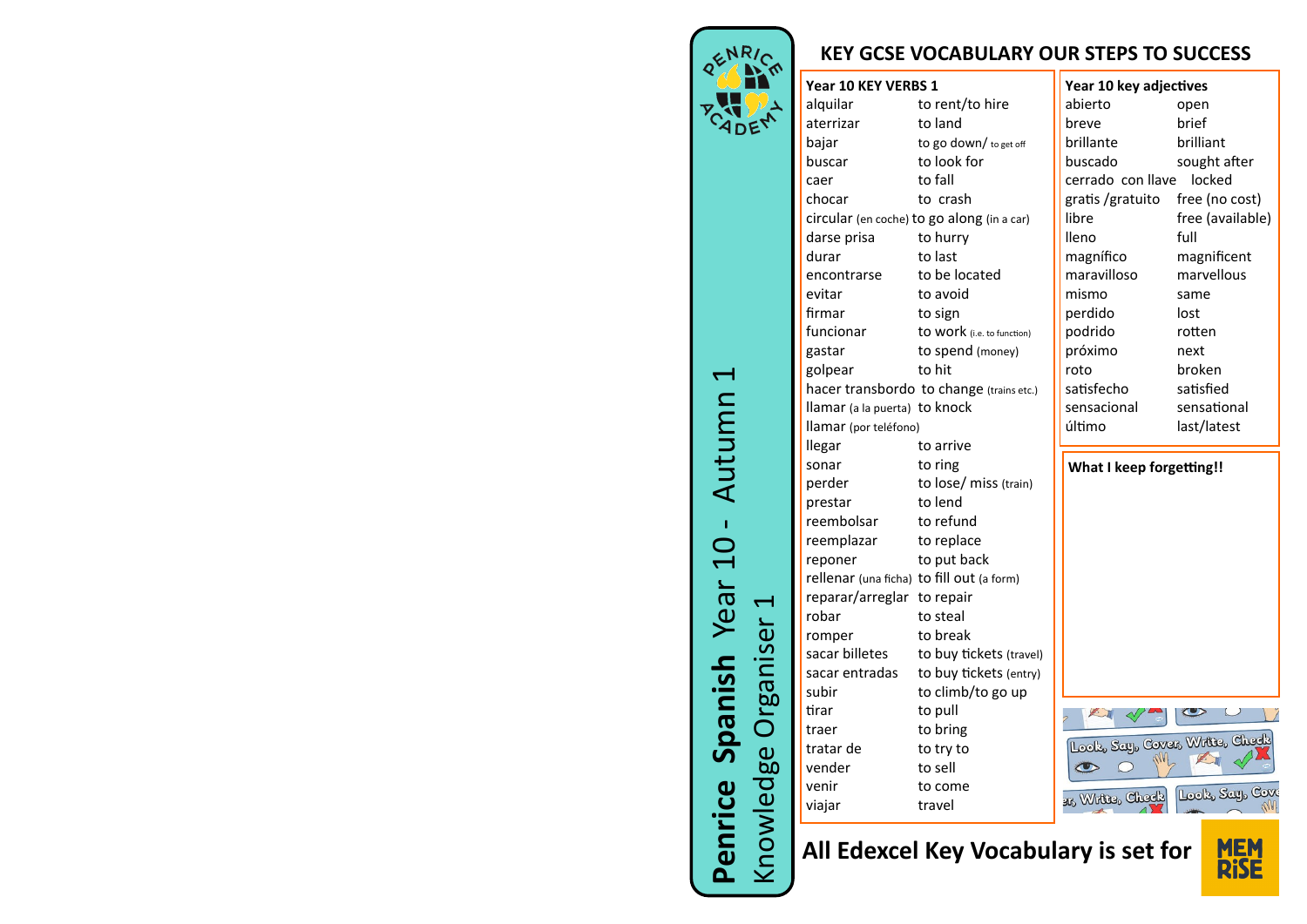| el año pasado<br>el verano pasado<br>fui de vacaciones a<br>veraneé en<br>pasé quince días en<br>Escocia<br>España<br>Francia<br>Gales<br>Grecia<br>Los Estados Unidos<br>Alemania<br>Reino Unido<br>Gran Bretaña<br>Los Países Bajos<br>1.<br>2.<br>3.<br>4.<br>To revise<br>this topic | last year<br>last summer<br>pasé una quincena en I spent a fortnight in<br>Scotland<br>Spain<br>France<br>Wales<br>Greece<br><b>USA</b><br>Germany<br>UK<br><b>Great Britain</b> | I went on holiday to<br>I spent the Summer in<br>I spent a fortnight in<br>The Netherlands | hace / hizo sol<br>hace / hizo calor<br>hace / hizo frío<br>hace / hizo viento<br>hace / hizo buen tiempo<br>hace / hizo mal tiempo<br>está / estuvo helado<br>está / estuvo lluvioso<br>está / estuvo nublado<br>está / estuvo despejado<br>hay / hubo neblina<br>hay / hubo nubes<br>hay / hubo niebla<br>hay / hubo truenos<br>hay / hubo relámpagos<br>hay / hubo chubascos<br>hay / hubo lluvia<br>hay / hubo nieve<br>nieve / nevó<br>graniza / granizó | it is / it was hot | it is $/$ it was sunny<br>it is / it was cold<br>it is $/$ it was windy<br>it is / it was good weather<br>it is / it was bad weather<br>it is / it was freezing/icy<br>it is $/$ it was rainy<br>it is / it was cloudy<br>it is / it was clear<br>it is / it was misty<br>there are / were clouds<br>it is $/$ it was foggy<br>there is / was thunder<br>there is / was lightning<br>it is / it was showery<br>it is $/$ it was rainy<br>it is / it was snowy<br>it is snowing / it snowed | belga<br>escocés(a)<br>estadounidense<br>alemán(a)<br>griego/a<br>suizo/a<br>sueco/a<br>venezolano/a<br>1.<br>2.<br>3. | ¿Cómo fue el viaje?<br>Viajé/ Viajamos en<br>autocar<br>coche<br>ferrocarril/tren<br>metro<br>ciclomotor | Belgian<br>Scottish<br>American<br>German<br>Greek<br>Swiss<br>Swedish<br>Venezuelan | this topic<br><b>SCAN ME</b><br>How was the journey?<br>I/ we travelled by<br>coach<br>car<br>train<br>underground<br>scooter/moped |
|------------------------------------------------------------------------------------------------------------------------------------------------------------------------------------------------------------------------------------------------------------------------------------------|----------------------------------------------------------------------------------------------------------------------------------------------------------------------------------|--------------------------------------------------------------------------------------------|---------------------------------------------------------------------------------------------------------------------------------------------------------------------------------------------------------------------------------------------------------------------------------------------------------------------------------------------------------------------------------------------------------------------------------------------------------------|--------------------|--------------------------------------------------------------------------------------------------------------------------------------------------------------------------------------------------------------------------------------------------------------------------------------------------------------------------------------------------------------------------------------------------------------------------------------------------------------------------------------------|------------------------------------------------------------------------------------------------------------------------|----------------------------------------------------------------------------------------------------------|--------------------------------------------------------------------------------------|-------------------------------------------------------------------------------------------------------------------------------------|
|                                                                                                                                                                                                                                                                                          |                                                                                                                                                                                  |                                                                                            |                                                                                                                                                                                                                                                                                                                                                                                                                                                               |                    |                                                                                                                                                                                                                                                                                                                                                                                                                                                                                            |                                                                                                                        |                                                                                                          |                                                                                      |                                                                                                                                     |
|                                                                                                                                                                                                                                                                                          |                                                                                                                                                                                  |                                                                                            |                                                                                                                                                                                                                                                                                                                                                                                                                                                               |                    |                                                                                                                                                                                                                                                                                                                                                                                                                                                                                            |                                                                                                                        |                                                                                                          |                                                                                      |                                                                                                                                     |
|                                                                                                                                                                                                                                                                                          |                                                                                                                                                                                  |                                                                                            |                                                                                                                                                                                                                                                                                                                                                                                                                                                               |                    |                                                                                                                                                                                                                                                                                                                                                                                                                                                                                            |                                                                                                                        |                                                                                                          |                                                                                      |                                                                                                                                     |
|                                                                                                                                                                                                                                                                                          |                                                                                                                                                                                  |                                                                                            |                                                                                                                                                                                                                                                                                                                                                                                                                                                               |                    |                                                                                                                                                                                                                                                                                                                                                                                                                                                                                            |                                                                                                                        |                                                                                                          |                                                                                      |                                                                                                                                     |
|                                                                                                                                                                                                                                                                                          |                                                                                                                                                                                  |                                                                                            |                                                                                                                                                                                                                                                                                                                                                                                                                                                               |                    |                                                                                                                                                                                                                                                                                                                                                                                                                                                                                            |                                                                                                                        |                                                                                                          |                                                                                      |                                                                                                                                     |
|                                                                                                                                                                                                                                                                                          |                                                                                                                                                                                  |                                                                                            |                                                                                                                                                                                                                                                                                                                                                                                                                                                               |                    |                                                                                                                                                                                                                                                                                                                                                                                                                                                                                            |                                                                                                                        |                                                                                                          |                                                                                      |                                                                                                                                     |
|                                                                                                                                                                                                                                                                                          |                                                                                                                                                                                  |                                                                                            |                                                                                                                                                                                                                                                                                                                                                                                                                                                               |                    |                                                                                                                                                                                                                                                                                                                                                                                                                                                                                            |                                                                                                                        |                                                                                                          |                                                                                      |                                                                                                                                     |
|                                                                                                                                                                                                                                                                                          |                                                                                                                                                                                  |                                                                                            |                                                                                                                                                                                                                                                                                                                                                                                                                                                               |                    |                                                                                                                                                                                                                                                                                                                                                                                                                                                                                            |                                                                                                                        |                                                                                                          |                                                                                      |                                                                                                                                     |
|                                                                                                                                                                                                                                                                                          |                                                                                                                                                                                  |                                                                                            |                                                                                                                                                                                                                                                                                                                                                                                                                                                               |                    |                                                                                                                                                                                                                                                                                                                                                                                                                                                                                            |                                                                                                                        |                                                                                                          |                                                                                      |                                                                                                                                     |
|                                                                                                                                                                                                                                                                                          |                                                                                                                                                                                  |                                                                                            |                                                                                                                                                                                                                                                                                                                                                                                                                                                               |                    |                                                                                                                                                                                                                                                                                                                                                                                                                                                                                            |                                                                                                                        |                                                                                                          |                                                                                      |                                                                                                                                     |
|                                                                                                                                                                                                                                                                                          |                                                                                                                                                                                  |                                                                                            |                                                                                                                                                                                                                                                                                                                                                                                                                                                               |                    |                                                                                                                                                                                                                                                                                                                                                                                                                                                                                            |                                                                                                                        |                                                                                                          |                                                                                      |                                                                                                                                     |
|                                                                                                                                                                                                                                                                                          |                                                                                                                                                                                  |                                                                                            |                                                                                                                                                                                                                                                                                                                                                                                                                                                               |                    |                                                                                                                                                                                                                                                                                                                                                                                                                                                                                            |                                                                                                                        |                                                                                                          |                                                                                      |                                                                                                                                     |
|                                                                                                                                                                                                                                                                                          |                                                                                                                                                                                  |                                                                                            |                                                                                                                                                                                                                                                                                                                                                                                                                                                               |                    |                                                                                                                                                                                                                                                                                                                                                                                                                                                                                            |                                                                                                                        |                                                                                                          |                                                                                      |                                                                                                                                     |
|                                                                                                                                                                                                                                                                                          |                                                                                                                                                                                  |                                                                                            |                                                                                                                                                                                                                                                                                                                                                                                                                                                               |                    |                                                                                                                                                                                                                                                                                                                                                                                                                                                                                            |                                                                                                                        |                                                                                                          |                                                                                      |                                                                                                                                     |
|                                                                                                                                                                                                                                                                                          |                                                                                                                                                                                  |                                                                                            |                                                                                                                                                                                                                                                                                                                                                                                                                                                               |                    |                                                                                                                                                                                                                                                                                                                                                                                                                                                                                            |                                                                                                                        |                                                                                                          |                                                                                      |                                                                                                                                     |
|                                                                                                                                                                                                                                                                                          |                                                                                                                                                                                  |                                                                                            |                                                                                                                                                                                                                                                                                                                                                                                                                                                               |                    |                                                                                                                                                                                                                                                                                                                                                                                                                                                                                            |                                                                                                                        |                                                                                                          |                                                                                      |                                                                                                                                     |
|                                                                                                                                                                                                                                                                                          |                                                                                                                                                                                  |                                                                                            |                                                                                                                                                                                                                                                                                                                                                                                                                                                               |                    |                                                                                                                                                                                                                                                                                                                                                                                                                                                                                            |                                                                                                                        |                                                                                                          |                                                                                      |                                                                                                                                     |
|                                                                                                                                                                                                                                                                                          |                                                                                                                                                                                  |                                                                                            |                                                                                                                                                                                                                                                                                                                                                                                                                                                               |                    |                                                                                                                                                                                                                                                                                                                                                                                                                                                                                            |                                                                                                                        |                                                                                                          |                                                                                      |                                                                                                                                     |
|                                                                                                                                                                                                                                                                                          |                                                                                                                                                                                  |                                                                                            |                                                                                                                                                                                                                                                                                                                                                                                                                                                               |                    |                                                                                                                                                                                                                                                                                                                                                                                                                                                                                            |                                                                                                                        | a pie                                                                                                    |                                                                                      | by foot                                                                                                                             |
|                                                                                                                                                                                                                                                                                          |                                                                                                                                                                                  |                                                                                            |                                                                                                                                                                                                                                                                                                                                                                                                                                                               |                    | it is hailing / it hailed                                                                                                                                                                                                                                                                                                                                                                                                                                                                  |                                                                                                                        | tranvía                                                                                                  |                                                                                      | tram                                                                                                                                |
|                                                                                                                                                                                                                                                                                          |                                                                                                                                                                                  |                                                                                            | Ilueve / Ilovió                                                                                                                                                                                                                                                                                                                                                                                                                                               |                    | it is raining / it rained                                                                                                                                                                                                                                                                                                                                                                                                                                                                  |                                                                                                                        |                                                                                                          |                                                                                      |                                                                                                                                     |
|                                                                                                                                                                                                                                                                                          |                                                                                                                                                                                  | 2NRI                                                                                       |                                                                                                                                                                                                                                                                                                                                                                                                                                                               |                    |                                                                                                                                                                                                                                                                                                                                                                                                                                                                                            |                                                                                                                        | Por el camino:<br>vehículo de gran tonelaje HGV                                                          |                                                                                      | Along the way:                                                                                                                      |
|                                                                                                                                                                                                                                                                                          |                                                                                                                                                                                  |                                                                                            |                                                                                                                                                                                                                                                                                                                                                                                                                                                               |                    |                                                                                                                                                                                                                                                                                                                                                                                                                                                                                            |                                                                                                                        | autopista                                                                                                |                                                                                      | motorway                                                                                                                            |
|                                                                                                                                                                                                                                                                                          |                                                                                                                                                                                  |                                                                                            | Look, Say, Cover, Write, Check                                                                                                                                                                                                                                                                                                                                                                                                                                |                    |                                                                                                                                                                                                                                                                                                                                                                                                                                                                                            |                                                                                                                        | autovía                                                                                                  |                                                                                      | dual-carriageway                                                                                                                    |
|                                                                                                                                                                                                                                                                                          |                                                                                                                                                                                  |                                                                                            | $\bigcap$<br>$\bullet$                                                                                                                                                                                                                                                                                                                                                                                                                                        |                    |                                                                                                                                                                                                                                                                                                                                                                                                                                                                                            |                                                                                                                        | carretera                                                                                                |                                                                                      | road                                                                                                                                |
|                                                                                                                                                                                                                                                                                          |                                                                                                                                                                                  |                                                                                            |                                                                                                                                                                                                                                                                                                                                                                                                                                                               | Look, Say, Cove    |                                                                                                                                                                                                                                                                                                                                                                                                                                                                                            |                                                                                                                        | calle                                                                                                    |                                                                                      | street                                                                                                                              |
|                                                                                                                                                                                                                                                                                          | <b>SCAN ME</b>                                                                                                                                                                   | DEY                                                                                        | Br Write, Check                                                                                                                                                                                                                                                                                                                                                                                                                                               |                    |                                                                                                                                                                                                                                                                                                                                                                                                                                                                                            |                                                                                                                        | camino                                                                                                   |                                                                                      | path/way                                                                                                                            |
|                                                                                                                                                                                                                                                                                          |                                                                                                                                                                                  |                                                                                            |                                                                                                                                                                                                                                                                                                                                                                                                                                                               |                    |                                                                                                                                                                                                                                                                                                                                                                                                                                                                                            |                                                                                                                        | estación                                                                                                 |                                                                                      |                                                                                                                                     |
|                                                                                                                                                                                                                                                                                          | Subject                                                                                                                                                                          | Part of haber (have)                                                                       | Past participle                                                                                                                                                                                                                                                                                                                                                                                                                                               |                    | Irregular past participles                                                                                                                                                                                                                                                                                                                                                                                                                                                                 |                                                                                                                        |                                                                                                          |                                                                                      | station                                                                                                                             |
| done                                                                                                                                                                                                                                                                                     |                                                                                                                                                                                  |                                                                                            |                                                                                                                                                                                                                                                                                                                                                                                                                                                               |                    | abierto                                                                                                                                                                                                                                                                                                                                                                                                                                                                                    | opened                                                                                                                 | parada de autobús                                                                                        |                                                                                      | bus stop                                                                                                                            |
| $\bullet$                                                                                                                                                                                                                                                                                | Yo                                                                                                                                                                               | he                                                                                         |                                                                                                                                                                                                                                                                                                                                                                                                                                                               |                    | dicho                                                                                                                                                                                                                                                                                                                                                                                                                                                                                      | said                                                                                                                   | atasco<br>embotellamiento                                                                                |                                                                                      | traffic jam<br>a bottle--neck                                                                                                       |
|                                                                                                                                                                                                                                                                                          | Tú                                                                                                                                                                               | has                                                                                        | comido                                                                                                                                                                                                                                                                                                                                                                                                                                                        |                    | escrito                                                                                                                                                                                                                                                                                                                                                                                                                                                                                    | written                                                                                                                | área de servicios                                                                                        |                                                                                      | service station                                                                                                                     |
| Perfect Tense                                                                                                                                                                                                                                                                            | Él/ella/usted                                                                                                                                                                    | ha                                                                                         | visitado                                                                                                                                                                                                                                                                                                                                                                                                                                                      |                    | hecho<br>muerto                                                                                                                                                                                                                                                                                                                                                                                                                                                                            | done<br>dead                                                                                                           | peaje                                                                                                    |                                                                                      | toll road                                                                                                                           |
|                                                                                                                                                                                                                                                                                          |                                                                                                                                                                                  |                                                                                            |                                                                                                                                                                                                                                                                                                                                                                                                                                                               |                    | puesto                                                                                                                                                                                                                                                                                                                                                                                                                                                                                     | put                                                                                                                    | conexión/ enlace                                                                                         |                                                                                      | onnection                                                                                                                           |
|                                                                                                                                                                                                                                                                                          | <b>Nosotros</b>                                                                                                                                                                  | hemos                                                                                      | bebido                                                                                                                                                                                                                                                                                                                                                                                                                                                        |                    | roto                                                                                                                                                                                                                                                                                                                                                                                                                                                                                       | broken                                                                                                                 | pinchazo                                                                                                 |                                                                                      | puncture                                                                                                                            |
| what you have<br>The                                                                                                                                                                                                                                                                     |                                                                                                                                                                                  |                                                                                            |                                                                                                                                                                                                                                                                                                                                                                                                                                                               |                    | visto                                                                                                                                                                                                                                                                                                                                                                                                                                                                                      | seen                                                                                                                   | avería<br>el viaje                                                                                       |                                                                                      | breakdown<br>the journey                                                                                                            |
|                                                                                                                                                                                                                                                                                          | <b>Vosotros</b>                                                                                                                                                                  | habéis                                                                                     |                                                                                                                                                                                                                                                                                                                                                                                                                                                               |                    | vuelto                                                                                                                                                                                                                                                                                                                                                                                                                                                                                     | returned                                                                                                               | un retraso                                                                                               |                                                                                      | a delay                                                                                                                             |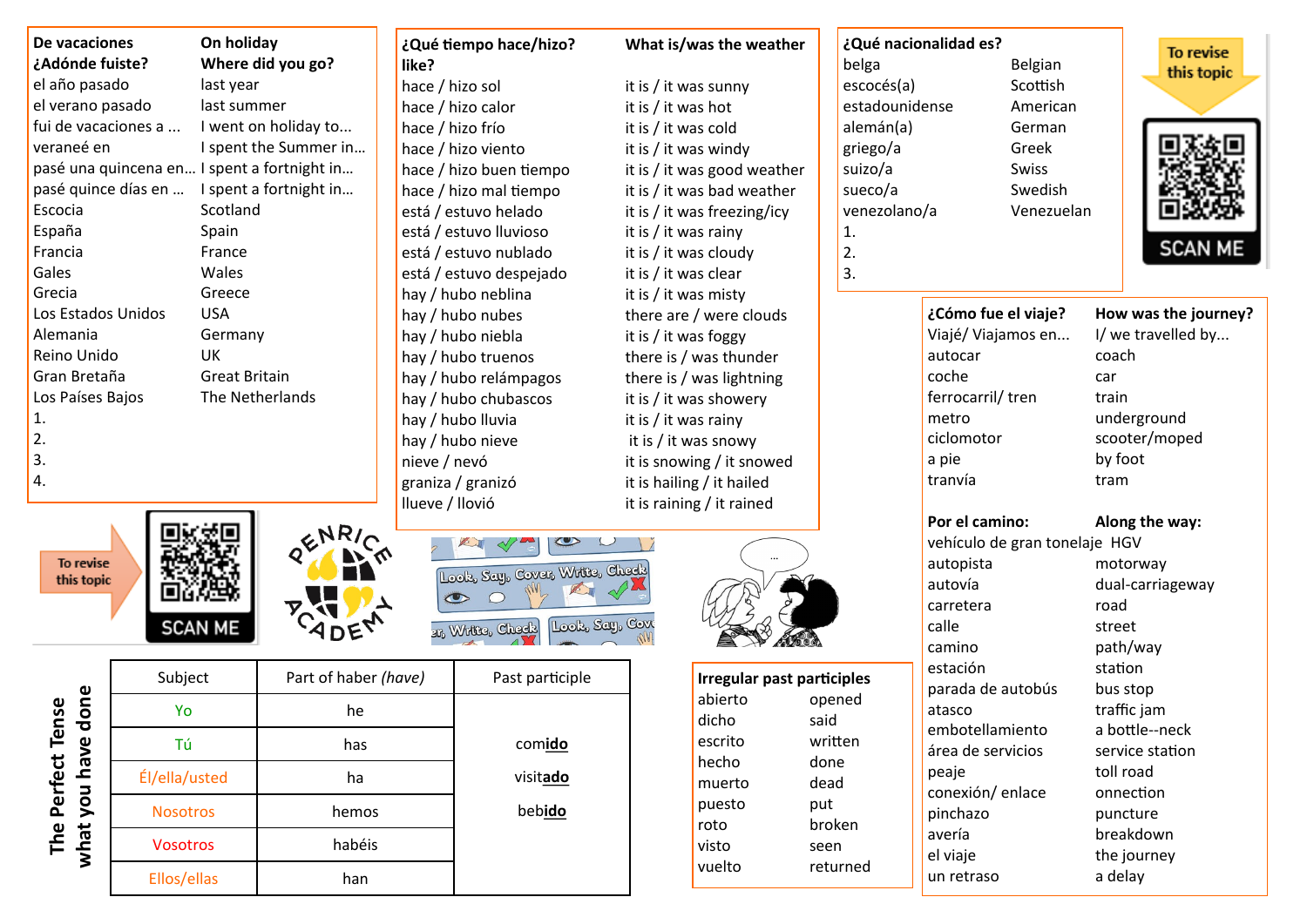|                     | ¿Qué haces en verano? What do you do in summer? |
|---------------------|-------------------------------------------------|
| ir de vacaciones    | to go on holiday                                |
| veranear            | to pass the summer                              |
| ir de paseo         | to go for a walk                                |
| ir de compras       | to go shopping                                  |
| descansar           | to rest                                         |
| esperar             | to wait/ to hope/ to expect                     |
| acampar             | to camp                                         |
| salir con amigos    | to go out with friends                          |
| charlar en la red   | to chat online                                  |
| descargar canciones | to download songs                               |
| tomar el sol        | to sunbathe                                     |
| hacer turismo       | to go sightseeing                               |
| escribir correos    | to write e-mails                                |
| escribir postales   | to write postcards                              |
| hacer una barbacoa  | to have a barbecue                              |
| comprar recuerdos   | to buy souvenirs                                |
| leer revistas       | to read magazines                               |
| tocar la guitarra   | to play the guitar                              |
| disfrutar           | to enjoy                                        |
| ver un partido      | to watch a match                                |
| volver (1236)       | to return                                       |
| divertirse (1236)   | to have fun                                     |
| bañarse             | to bathe                                        |
| quejarse            | to complain                                     |
| alojarse            | to lodge/ stay                                  |
| quedarse            | to stay/remain                                  |
| ¿Dónde te quedaste? | Where did you stay?                             |
| me quedé con        | I stayed with                                   |
| me alojé en         | I lodged in                                     |
| un albegue juvenil  | a youth hostel                                  |
| una pension         | a guest house                                   |
| un crucero          | a cruise                                        |
| un parador          | (like a National Trust hotel)                   |
|                     |                                                 |
| estaba              | it was (location/condition)                     |
| era                 | it was (characteristic)                         |
| había               | there was/were                                  |
| tenía               | it had                                          |
|                     |                                                 |

|                         | <b>Common irregular verbs:</b> | To revise                           |           |                 |  |  |  |
|-------------------------|--------------------------------|-------------------------------------|-----------|-----------------|--|--|--|
| <b>Preterite:</b>       |                                | this topic                          | Persona   | Opinión         |  |  |  |
| fui                     | I went                         |                                     |           |                 |  |  |  |
| tuve                    | I had                          |                                     |           |                 |  |  |  |
| vi                      | I saw                          |                                     |           |                 |  |  |  |
| hice                    | I did                          |                                     | me        |                 |  |  |  |
| Perfect:                |                                |                                     | te        |                 |  |  |  |
| he visto                | I have seen                    |                                     |           |                 |  |  |  |
| he hecho                | I have done                    | <b>SCAN ME</b>                      | le        |                 |  |  |  |
| he dicho                | I have said                    |                                     | nos       |                 |  |  |  |
| Present:                |                                |                                     |           |                 |  |  |  |
| voy                     | I go                           | ENR                                 | os        |                 |  |  |  |
| hago                    | I do                           |                                     | les       |                 |  |  |  |
| salgo                   | I go out                       |                                     |           |                 |  |  |  |
| veo                     | I watch                        |                                     |           |                 |  |  |  |
| <b>Reflexive verbs:</b> |                                |                                     |           |                 |  |  |  |
| me divierto             | I have fun                     |                                     |           |                 |  |  |  |
| te diviertes            | you have fun                   |                                     |           |                 |  |  |  |
| se divierte             | he/she has fun                 |                                     |           |                 |  |  |  |
|                         | nos divertimos we have fun     | To revise                           |           | Look, Say, C    |  |  |  |
| <b>os</b> divertís      | you (pl)                       | this topic                          | $\bullet$ |                 |  |  |  |
| se divierten            | they have fun                  |                                     |           |                 |  |  |  |
|                         |                                | SCAN                                |           | Br, Writes, Che |  |  |  |
|                         |                                |                                     |           |                 |  |  |  |
|                         | ¿Qué fue lo mejor/ peor?       | What was the best/worst thing?      |           |                 |  |  |  |
|                         | Lo mejor/ peor fue cuando      | The best thing/worst thing was when |           |                 |  |  |  |
| vi un partido           |                                | I watched a match                   |           |                 |  |  |  |
| fui al acuario          |                                | I went to the aquarium              |           |                 |  |  |  |
| perdí el vuelo          |                                | I missed the flight                 |           |                 |  |  |  |
| perdí mi maleta         |                                | I lost my suitcase                  |           |                 |  |  |  |
|                         | el equipaje                    | the baggage                         |           |                 |  |  |  |
|                         | las llaves                     | the keys                            |           |                 |  |  |  |
| tuve un accidente       |                                | I had an accident                   |           |                 |  |  |  |
|                         | un pinchazo                    | a puncture                          |           |                 |  |  |  |
| una avería              |                                | a breakdown                         |           |                 |  |  |  |
|                         | vomité en una montaña rusa     | I was sick on a rollercoaster       |           |                 |  |  |  |
| llegué tarde            |                                | I arrived late                      |           |                 |  |  |  |
| rompí la pierna         |                                | I broke my leg                      |           |                 |  |  |  |

tuve que .... **I had to ...** 

ir al la comisaria electronic station go to the police station

esperar mucho tiempo wait a long time

|                                                                            |  | <b>Impersonal verbs</b> |                      |  |
|----------------------------------------------------------------------------|--|-------------------------|----------------------|--|
| Persona                                                                    |  | Opinión en el presente  | Opinión en el pasado |  |
|                                                                            |  | encanta(n)              | encantó/aron         |  |
| me                                                                         |  | chifla(n)               | chifló/aron          |  |
| te                                                                         |  | apasiona(n)             | apasionó/aron        |  |
| le                                                                         |  | flipa(n)                | flipó/aron           |  |
| nos                                                                        |  | mola(n)                 | moló/aron            |  |
| <b>OS</b>                                                                  |  | gusta(n)                | gustó/aron           |  |
| les                                                                        |  | da(n) igual             | me dio/ dieron igual |  |
|                                                                            |  | interesa(n)             | interesó/aron        |  |
|                                                                            |  | preocupa(n)             | preocupó/aron        |  |
| Į<br>Look, Say, Cover, Write, Check<br>Look, Say, Cove<br>31% Write, Check |  |                         |                      |  |
| orst thing?                                                                |  | ¿Cómo fue?              | How was it?          |  |

| ıg r   | ccomo ider  |               | <b>NUW WAS IL!</b> |
|--------|-------------|---------------|--------------------|
| s when | <b>Fue</b>  | inolvidable   | unforgettable      |
|        |             | estupendo     | brilliant          |
|        |             | fenomenal     | fantastic          |
|        |             | flipante      | awesome            |
|        |             | genial        | great              |
|        |             | guay          | cool               |
|        |             | increíble     | unbelievable       |
|        |             | un desastre   | a disaster         |
|        |             | horroroso     | terrible           |
|        |             | raro          | weird              |
|        |             | lo pasé bomba | I had a great time |
|        | lo pasé mal |               | I had a bad time   |
|        | me divertí  |               | I had fun          |
|        | lo disfruté |               | I enjoyed it       |
|        | lo odié     |               | I hated it         |
|        |             |               |                    |